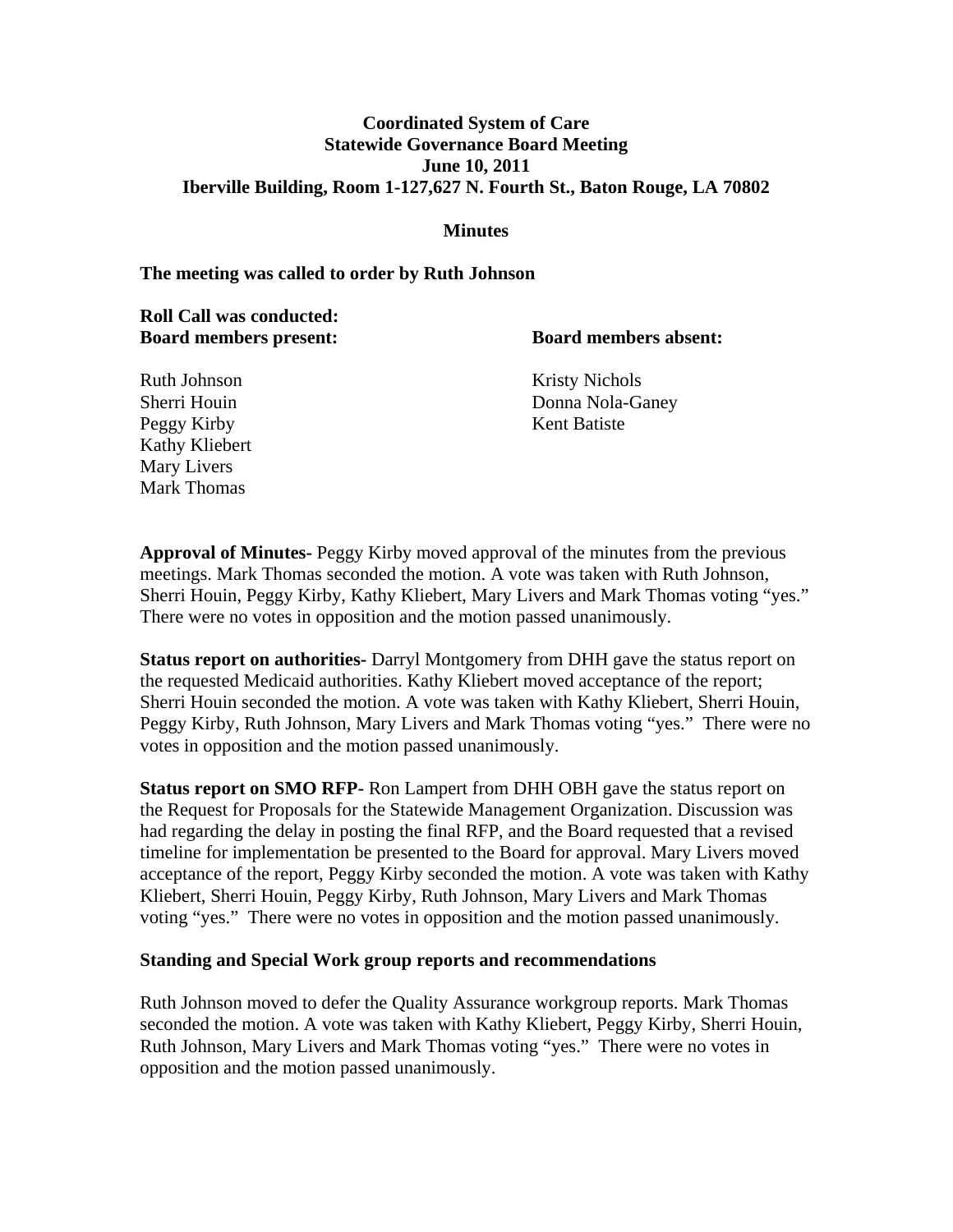**Verbal update on Finance and Audit Committee-** Ruth Johnson reported that the Finance and Audit Committee will meet next on June 16<sup>th</sup>. Peggy Kirby moved approval of the report. Mark Thomas seconded the motion. A vote was taken with Kathy Kliebert, Peggy Kirby, Sherri Houin, Ruth Johnson, Mary Livers and Mark Thomas voting "yes." There were no votes in opposition and the motion passed unanimously.

**Operations Committee-** Ron Lampert gave the Operations committee report. Peggy Kirby moved approval of the report. Mary Livers seconded the motion. A vote was taken with Kathy Kliebert, Peggy Kirby, Sherri Houin, Ruth Johnson, Mary Livers and Mark Thomas voting "yes." There were no votes in opposition and the motion passed unanimously.

## **Verbal Update on Training Workgroup**

Ruth Johnson gave the verbal update on issues related to the training work group and requested that Jody Levison-Johnson give an update on the overall training approach at the next meeting. Ruth Johnson moved to accept the verbal update. Mary Livers seconded the motion. A vote was taken with Kathy Kliebert, Peggy Kirby, Sherri Houin, Ruth Johnson, Mary Livers and Mark Thomas voting "yes." There were no votes in opposition and the motion passed unanimously.

## **FSO Workgroup**

Janice Zube gave the report on the FSO workgroup. Stipends were discussed with the understanding that further stipulations would be necessary. Kathy Kliebert moved to accept the report with the necessary corrections. Mark Thomas seconded the motion. A vote was taken with Kathy Kliebert, Peggy Kirby, Sherri Houin, Ruth Johnson, Mary Livers, and Mark Thomas voting "yes". There were no votes in opposition and the motion passed unanimously.

## **New business**

Jody Levison-Johnson was introduced as the director for the Louisiana Coordinated System of Care.

# **Unfinished Business**

The communication Strategy was further discussed. An all day summit for the Louisiana Behavioral Health Partnership will be held on Wednesday June 15, 2011. Also, regional meetings will take place between the dates of June 21-30.

Ruth Johnson discussed budget cuts.

Ruth Johnson announced Shannon Robshaw will remain on staff half time with the Department of Children and Family Services as she continues to serve as interim executive director for the Governance Board.